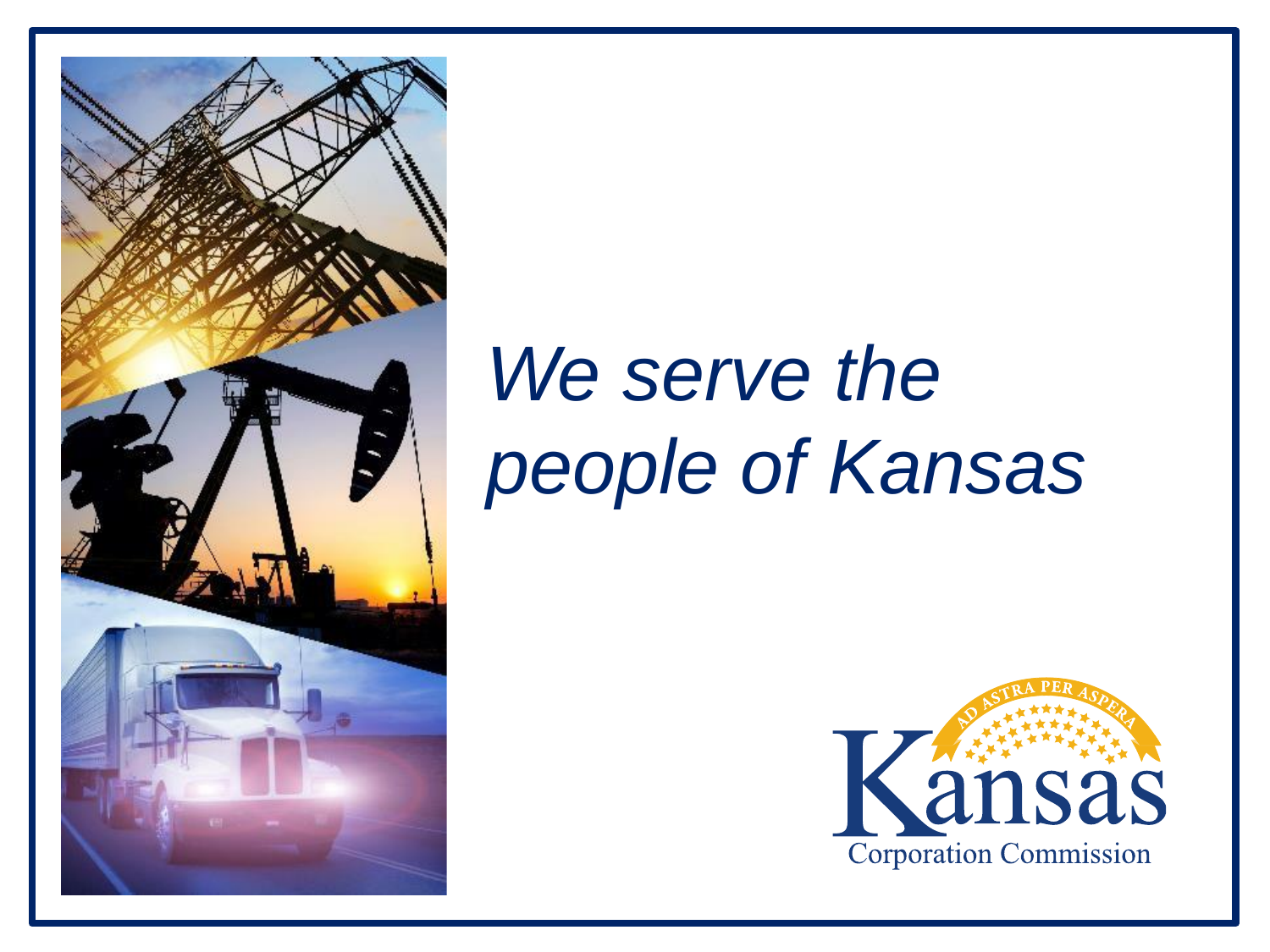

The mission of the Kansas Corporation Commission is to serve the people of Kansas by regulating the State's energy infrastructure, oil and natural gas production, and commercial trucking to ensure public safety.

Our goal is for Kansas to be served by safe, reliable, environmentally responsible, diverse energy supplied at the lowest cost and for safe travel for the motoring public.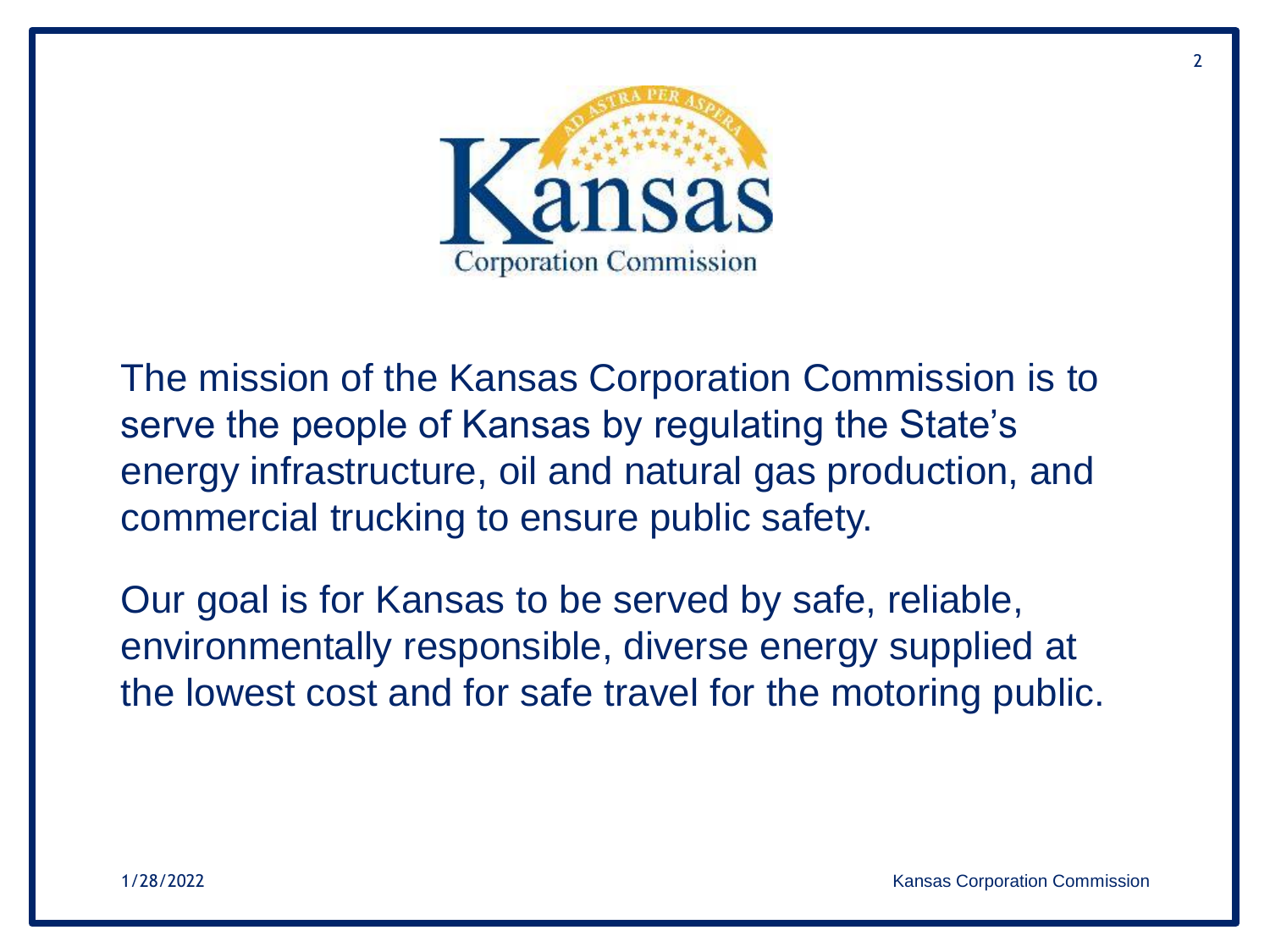### **The Commissioners** <sup>3</sup>



**Dwight D. Keen Chair**



**Susan K. Duffy Commissioner**



**Andrew J. French Commissioner**

#### **Structure and Organization**

- The Commission consists of three members appointed by the Governor to overlapping four-year terms.
- No more than two members may be of the same political party.
- To carry out its multi-faceted mission, the Commission is primarily fee funded and financed from assessments, registration fees and operating charges assessed to the regulated industries. In addition, the Commission receives some funding from federal grants and other non- State General Fund sources.
- The Commission has five main divisions: Administration, Conservation, Utilities, Transportation, and Energy.
- The authority of the Commission is derived from KSA 74-601 to 74-631.

1/28/2022 Kansas Corporation Commission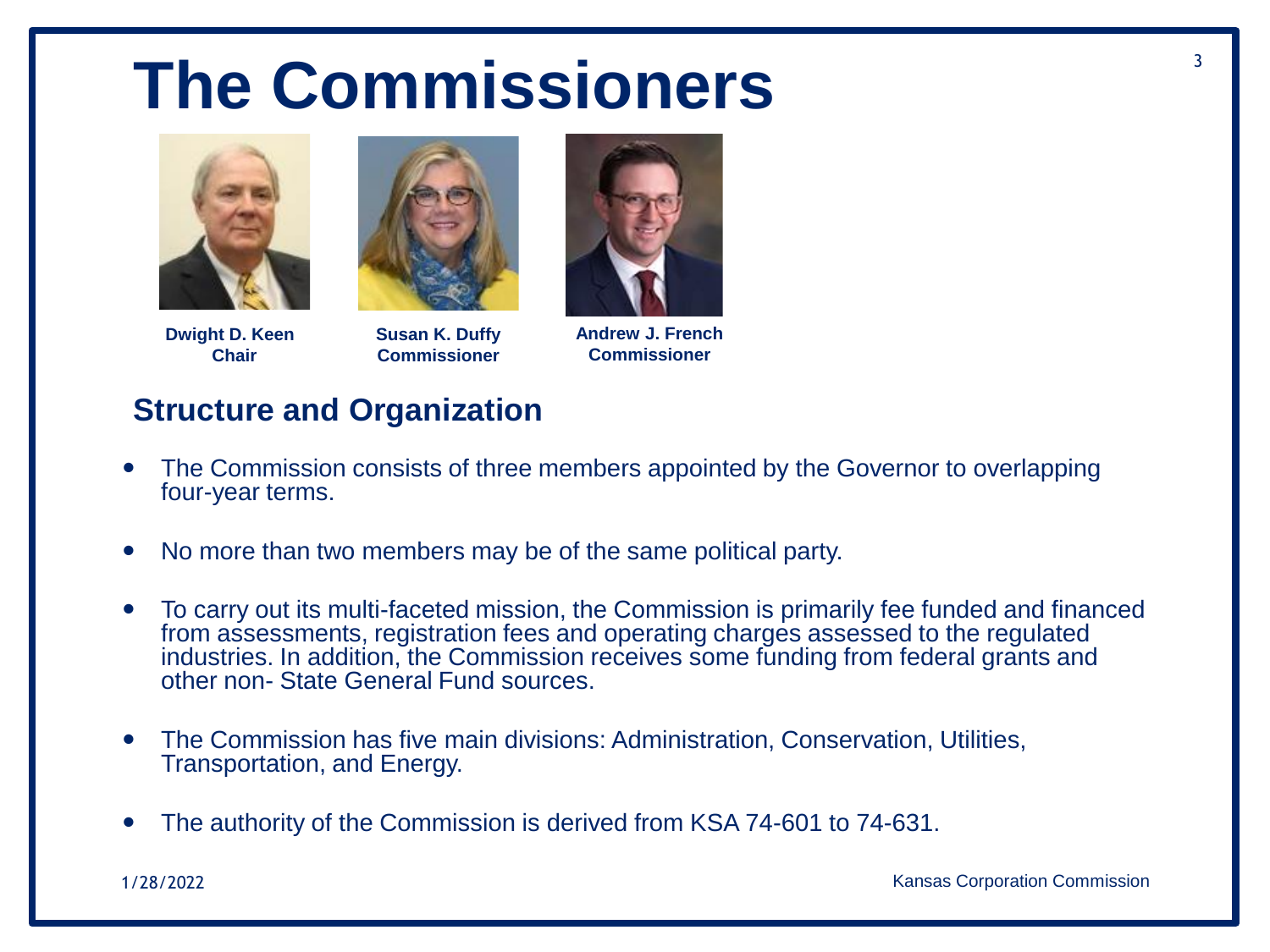#### **Division Overview**

- **Administration Division:** The Administrative Division includes the Office of the Commission and various supporting functions including 1) Legal; 2) Public Affairs and Consumer Protection; 3) Human Resources; 4) Information Technology; 5) Docket Management; and 6) Fiscal.
- **Conservation Division:** The mission of the Conservation Division is to regulate the Kansas oil and gas industry in a manner that protects correlative rights, protects the fresh water resources of the state, and prevents waste in the production of oil and gas - all without inhibiting the responsible production of oil and gas in Kansas. The Conservation Central Office is located in Wichita and the four District Offices are located in Dodge City, Wichita, Chanute, and Hays.
- **Utilities Division:** The Utilities Division is responsible for regulating the rates and terms of service of the various public utilities, including electricity, natural gas, liquid pipeline, and telecommunications. These utilities are regulated in a manner that provides the utilities with a fair rate of return on their invested capital while simultaneously ensuring consumers have reliable service at just and reasonable rates. The Division also oversees the pipeline safety program, and administers the Kansas Universal Service Fund (KUSF) through a third party administrator pursuant to KSA 66-2008 to 66-2010.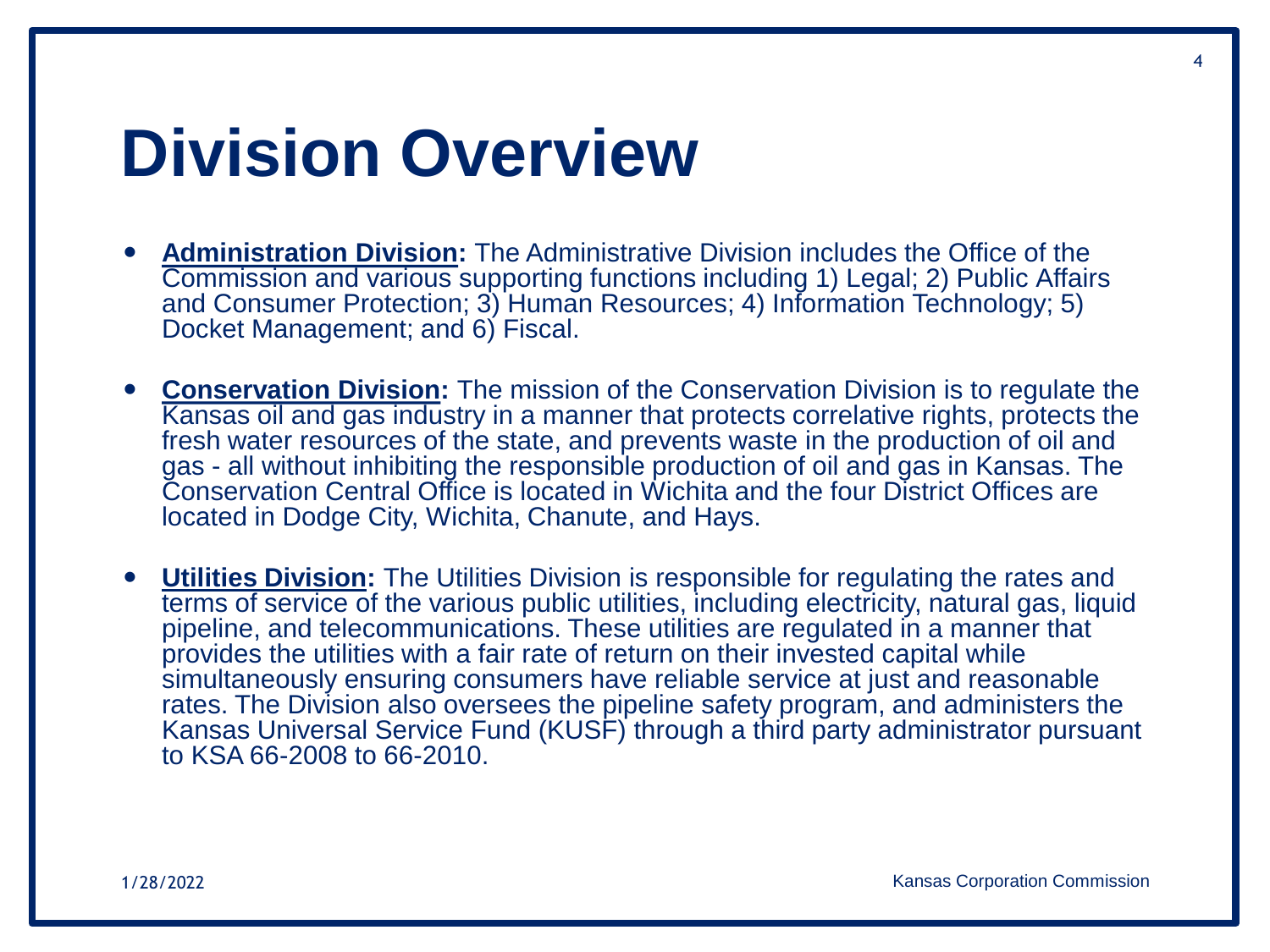#### **Division Overview** *– Continued*

- **Transportation Division:** The mission of the Transportation Division is to assure appropriate and effective regulatory oversight of motor carriers by protecting the public interest and promoting safety through comprehensive planning, licensing, education, and inspection. More specifically, this includes performing licensing, auditing, inspections, and other administrative procedures that, in the interest of public safety, promote efficient motor carrier operations, and simultaneously minimize the administrative burden to motor carriers.
- **Energy Division:** The Energy Division administers a variety of statewide K-12 energy education programs, provides energy efficiency audits and assistance to small business owners and agricultural producers in rural Kansas and helps facilitate the implementation of energy conservation and other improvements in public buildings. These outreach efforts are achieved through KCC staff and a partnership with the Engineering Extension staff at Kansas State University. The Energy Division is funded with federal State Energy Program (SEP) dollars.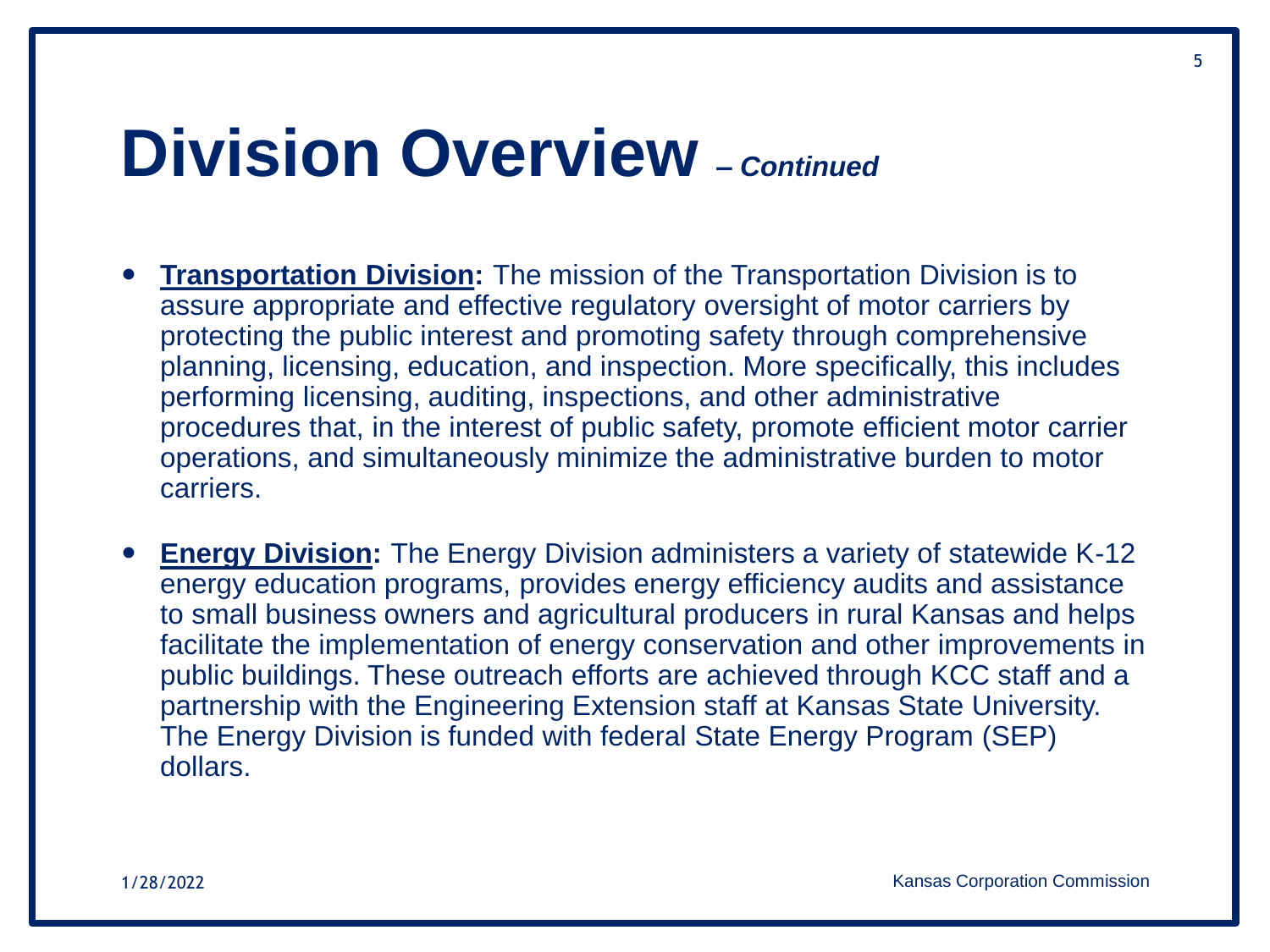#### Regulatory Authority

The KCC regulates five industries important to the Kansas economy. The Commission has the responsibility of ensuring that natural gas, electricity, telephone, and transportation vendors provide safe, adequate, and reliable services at reasonable rates. The Commission also is responsible for ensuring that oil and natural gas producers protect correlative rights and the environmental resources of the state. The authority of the Kansas Corporation Commission is derived from KSA 74-601 to 74-631.

The KCC does not regulate most electric cooperatives, water cooperatives, municipalities, wireless telephone, long distance service, cable companies, or the internet.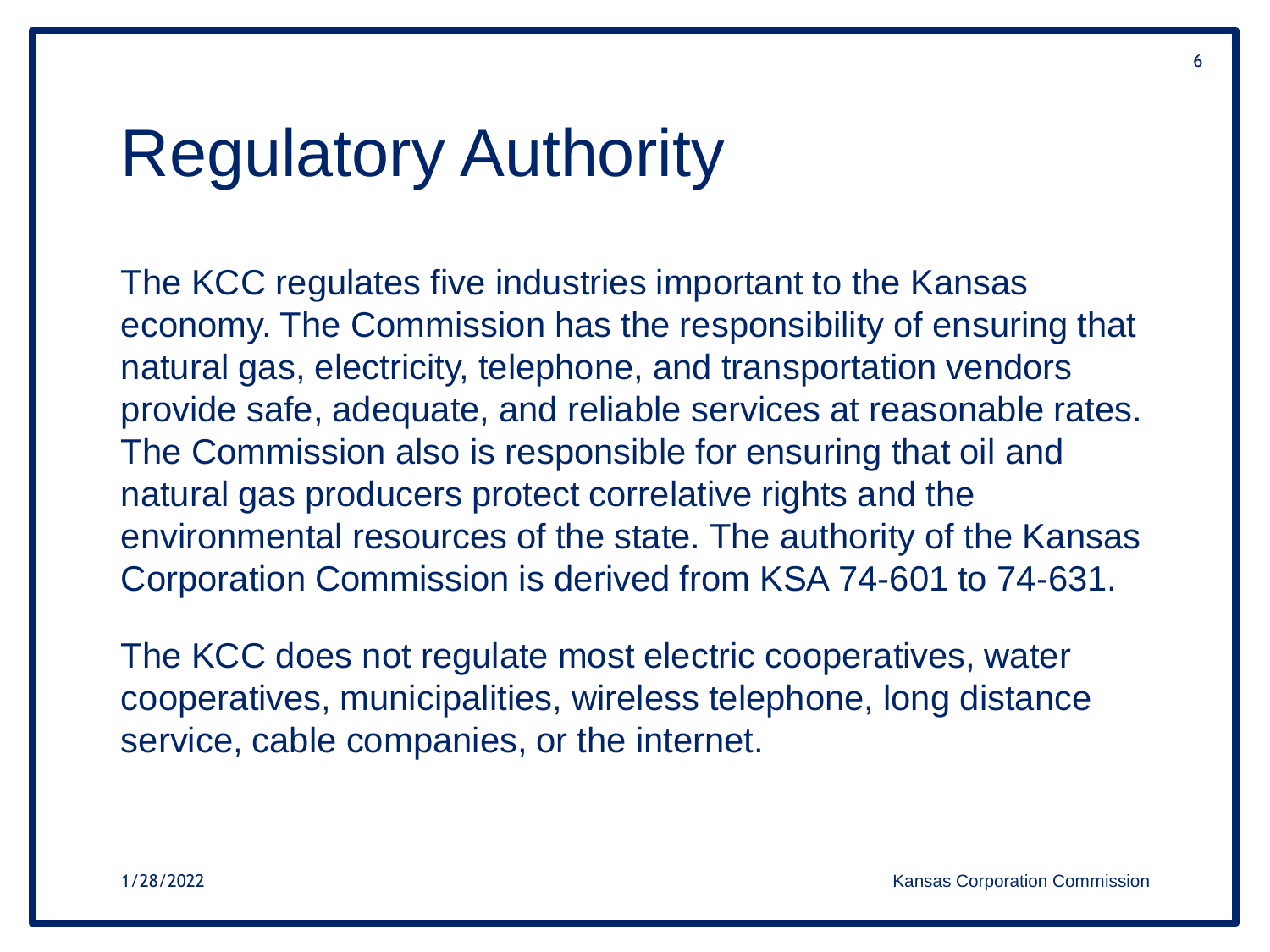## Commission Activity

| January 1 - December 31, 2021   |                                                                    |               |
|---------------------------------|--------------------------------------------------------------------|---------------|
|                                 | <b>Commission Business Meetings</b>                                | 94            |
|                                 | <b>Evidentiary Hearings</b>                                        | 9             |
|                                 | <b>Public Hearings</b>                                             | 1             |
| <b>Fiscal Year 2021 Summary</b> |                                                                    |               |
|                                 | Total Orders Issued in FY2021                                      | 2,987         |
|                                 | Included in those total orders were the following Penalty Orders*: |               |
|                                 | 177 Conservation assessed fines                                    | \$567,625     |
|                                 | 138 Transportation assessed fines<br>$\bullet$                     | \$130,050     |
|                                 | 19 Pipeline Safety assessed fines                                  | 19,500<br>\$. |
|                                 | <b>7 Telecommunications assessed fines</b>                         | 8,869         |

#### \$726,044

\*Fines are payable to the State General Fund. The KCC does not receive money from the State General Fund. Fines shown are based on the original Commission orders and do not reflect subsequent amendments or modifications.